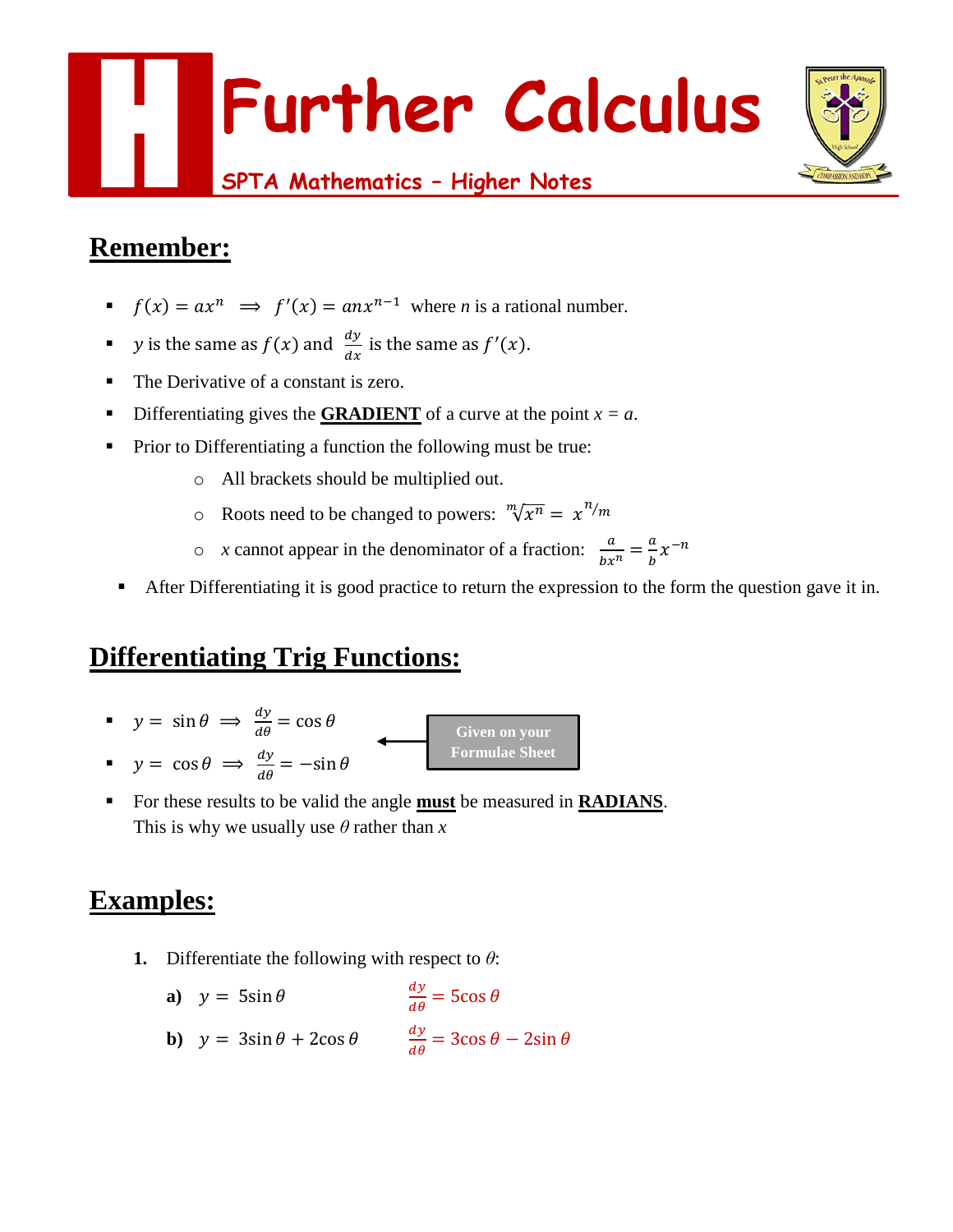**2.** For the function in part **(b)** above find  $\frac{dy}{d\theta}$  when  $\theta = \frac{\pi}{6}$ 6

$$
\frac{dy}{d\theta} = 3\cos\theta - 2\sin\theta \implies 3\cos\frac{\pi}{6} - 2\sin\frac{\pi}{6}
$$
  

$$
\implies 3 \times \frac{\sqrt{3}}{2} - 2 \times \frac{1}{2}
$$
  

$$
\implies \frac{3\sqrt{3}}{2} - 1
$$
  

$$
\implies \frac{3\sqrt{3}-2}{2}
$$
  

$$
\implies \frac{3\sqrt{3}-2}{2}
$$
  

$$
\implies \frac{\sqrt{3}-2}{\sqrt{3}}
$$
  

3. Find 
$$
f'(x)
$$
 when  $f(x) = \frac{1 - x \cos x}{3x}$   
\n
$$
f(x) = \frac{1 - x \cos x}{3x}
$$
\n
$$
f'(x) = -3x^{-2} - (-\frac{1}{3} \sin x)
$$
\n
$$
f(x) = \frac{1}{3x} - \frac{x \cos x}{3x}
$$
\n
$$
f'(x) = -\frac{3}{x^2} + \frac{1}{3} \sin x
$$
\n
$$
f(x) = 3x^{-1} - \frac{1}{3} \cos x
$$
\nSplit into separate fractions before Differentiating.

**4.** For the function in part (a) if question 1 above find the equation of the tangent when  $\theta = \frac{\pi}{4}$ 4

$$
y = 5 \sin \theta \implies \frac{dy}{d\theta} = 5 \cos \theta
$$
  
\n**GRAPH**  
\n
$$
\text{When } \theta = \frac{\pi}{4} \implies \frac{dy}{d\theta} = 5 \cos \frac{\pi}{4} \quad \text{when } \theta = \frac{\pi}{4} \implies y = 5 \sin \frac{\pi}{4}
$$
  
\n
$$
\implies \frac{dy}{d\theta} = 5 \times \frac{1}{\sqrt{2}}
$$
  
\n
$$
\implies \frac{dy}{d\theta} = \frac{5}{\sqrt{2}}
$$
  
\n
$$
\implies \frac{d\theta}{d\theta} = \frac{5}{\sqrt{2}}
$$
  
\n**EQUATION**  
\n
$$
y - b = m(x - a)
$$
  
\n
$$
y - \frac{5}{\sqrt{2}} = \frac{5}{\sqrt{2}} (x - \frac{\pi}{4})
$$
  
\n
$$
\sqrt{2}y - 5 = 5x - \frac{5\pi}{4}
$$
  
\n
$$
\sqrt{2}y - 5x = 5 - \frac{5\pi}{4}
$$
  
\n
$$
\sqrt{2}y - 5x = \frac{20 - 5\pi}{4}
$$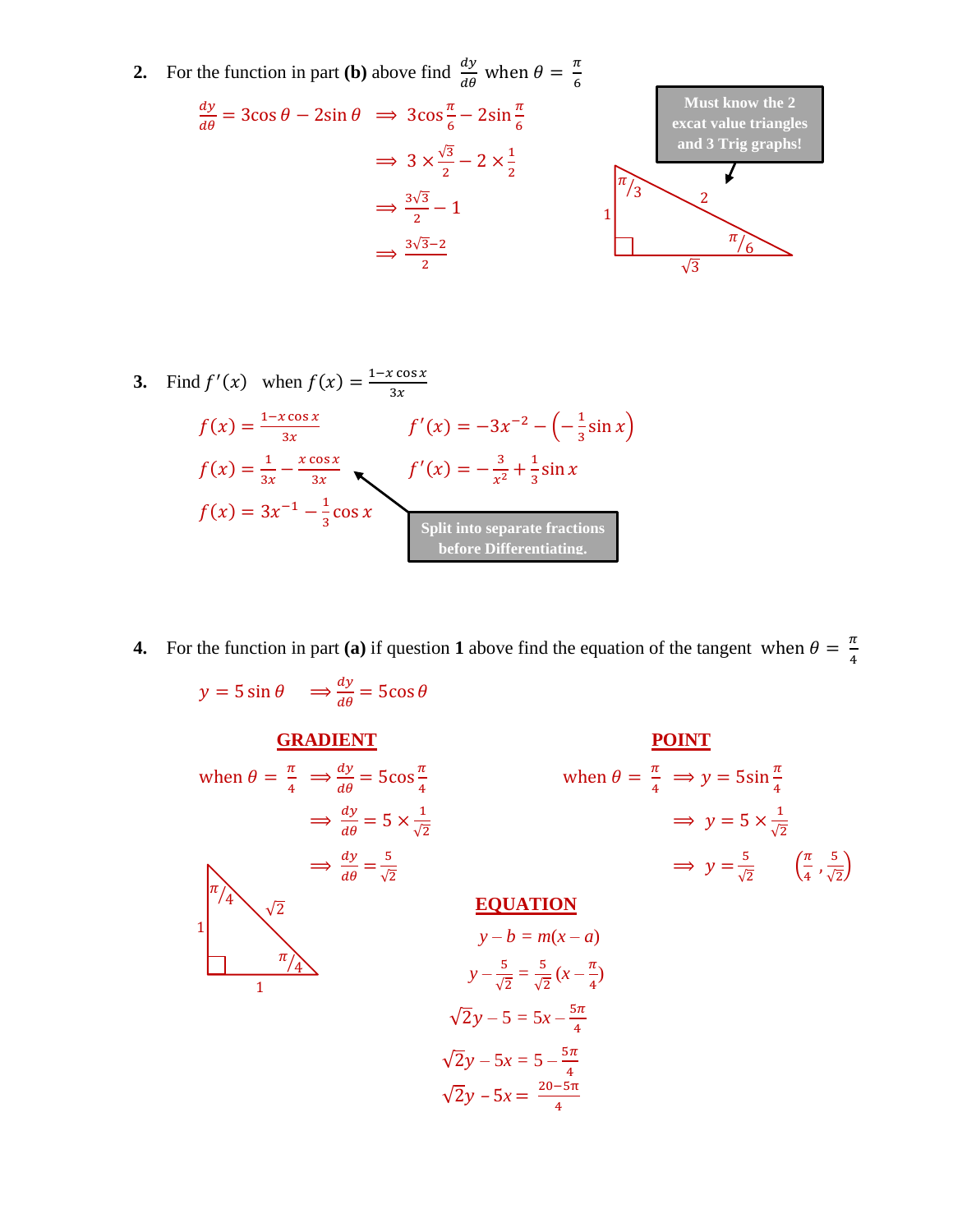## **Chain Rule:**

- The CHAIN RULE is a method of Differentiating composite functions.
- We usually concentrate on functions in the form:  $y = (f(x))^n \implies \frac{dy}{dx}$  $\frac{dy}{dx} = n(f(x))^{n-1} \times f'(x)$
- A simple way of thinking about the Chain Rule is:

"*Differentiate outside the bracket multiplyed by the derivative of inside the bracket*"

**OUTSIDE INSIDE**

### **Examples:**

**5.** Differentiate the following with respect to  $x$ :

a) 
$$
y = (7x^2 - 3x + 5)^5
$$
  
\n
$$
\frac{dy}{dx} = 5 \times (7x^2 - 3x + 5)^4 \times (14x - 3)
$$
\n
$$
\frac{dy}{dx} = 5(14x - 3)(7x^2 - 3x + 5)^4
$$

**b)** 
$$
y = \frac{1}{(4x+5)^2}
$$
,  $x > 0$   $y = (4x+5)^{-2}$   $\Rightarrow \frac{dy}{dx} = -2 \times (4x+5)^{-3} \times 4$   
 $\Rightarrow \frac{dy}{dx} = \frac{-8}{(4x+5)^3}$ 

c) 
$$
y = \sqrt[4]{(2x - 8)^3}
$$
,  $x \neq -4$   $y = (2x - 8)^{3/4}$   $\Rightarrow \frac{dy}{dx} = \frac{3}{4} \times (2x - 8)^{-1/4} \times 2$   
 $\Rightarrow \frac{dy}{dx} = \frac{3}{2} \times \frac{1}{(2x - 8)^{1/4}}$   
 $\Rightarrow \frac{dy}{dx} = \frac{3}{2\sqrt[4]{(2x - 8)}}$ 

### **Chain Rule for Trig:**

- Remember that  $y = \sin^n \theta$  actually means  $y = (\sin \theta)^n$ , similarly for cos so we can use the Chain Rule!
- The Chain Rule can also be used for Differentiating Trig Functions as follows:

$$
y = \sin(ax + b) \implies \frac{dy}{dx} = a\cos(ax + b)
$$
  

$$
y = \cos(ax + b) \implies \frac{dy}{dx} = -a\sin(ax + b)
$$

- **5.** Differentiate the following with respect to *x* :
	- **a**)  $y = 2\cos^4 x$  $6 \frac{dy}{x}$  $\frac{dy}{dx} = 6 \times 2(\cos x)^5 \times -\sin x$  $\frac{dy}{x}$  $\frac{dy}{dx}$  = -12 cos<sup>5</sup> x sin x

**b)** 
$$
y = \sin(7x + \frac{\pi}{3})
$$
  $\frac{dy}{dx} = \cos(7x + \frac{\pi}{3}) \times 7$   
 $\frac{dy}{dx} = 7\cos(7x + \frac{\pi}{3})$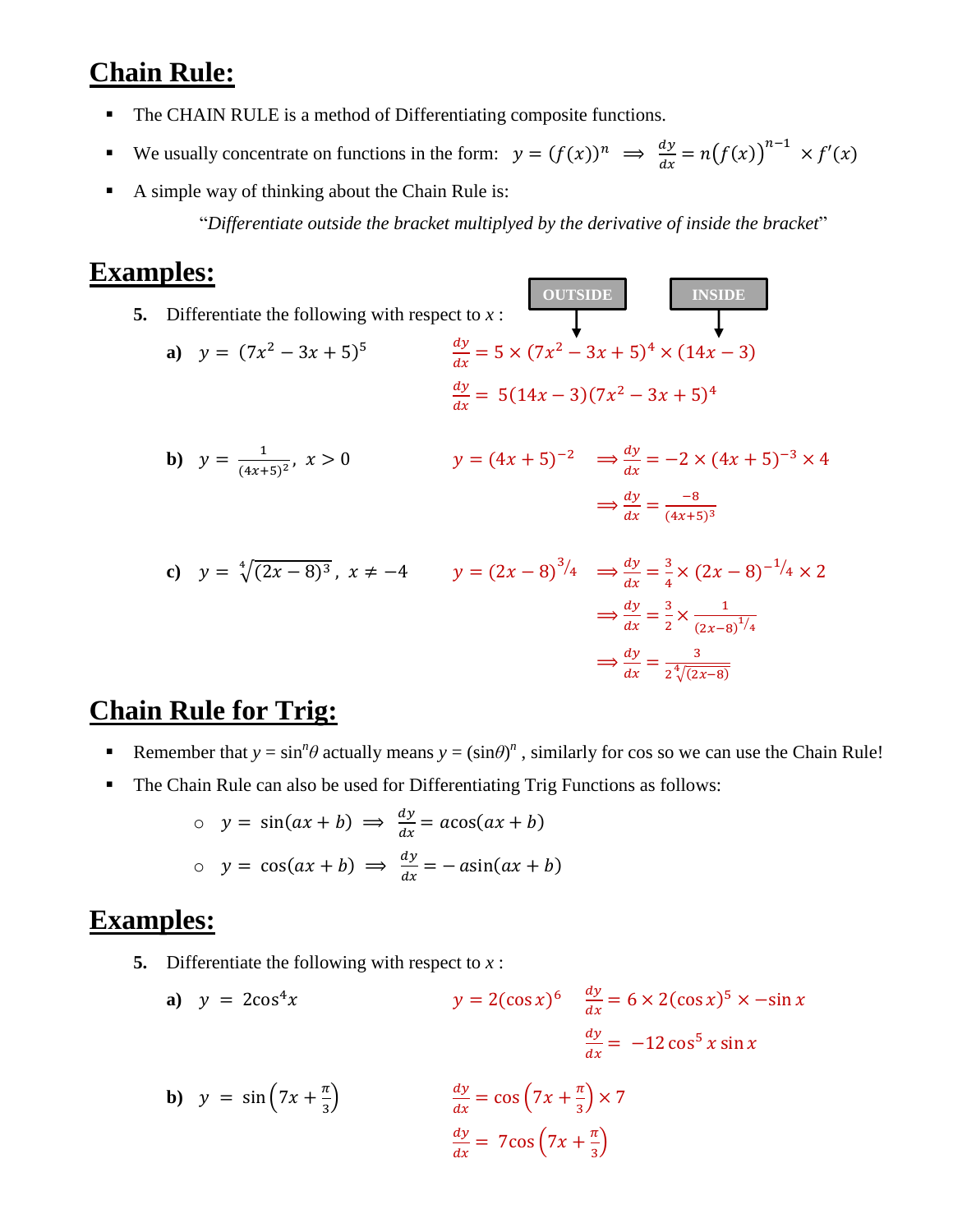### **Remember:**



- $\int ax^n dx = \frac{ax^{n+1}}{x+1}$  $\frac{x}{n+1} + c$  where *c* is the constant of integration.
- The Integral of a constant is *x*.
- **Integrating gives the Area Under the Curve**. These are called DEFINITE INTEGRALS.
- Prior to Integrating a function the following must be true:
	- o All brackets should be multiplied out.
	- $\circ$  Roots need to be changed to powers:  $\sqrt[m]{x^n} = x^{n/m}$
	- $\circ$  *x* cannot appear in the denominator of a fraction:  $\frac{a}{bx^n} = \frac{a}{b}$  $\frac{a}{b}x^{-n}$
	- After Integrating it is good practice to return the expression to the form the question gave it in.

# **A Special Integral:**

A function in the form  $y = (ax + b)^n$  can be integrated as follows:  $\int (ax + b)^n dx = \frac{(ax+b)^{n+1}}{a(a+b)}$  $\frac{a(n+1)}{a(n+1)} + c$ 

- **6.** Integrate the following:
	- **a**)  $\int (4x 7)^4 dx = \frac{(4x 7)^5}{4x^5}$  $\frac{(x-7)^5}{4\times5} + c = \frac{(4x-7)^5}{20}$  $\frac{(-7)^{2}}{20} + c$

**b)** 
$$
\int \frac{6}{\sqrt[3]{3x+2}} dx , x > 0 = \int 6(3x+2)^{-1/3} dx = \frac{6(3x+2)^{2/3}}{2/3 \times 3} = \frac{6\sqrt[3]{(3x+2)^2}}{2} = 3\sqrt[3]{(3x+2)^2} = 3\sqrt[3]{(3x+2)^2}
$$

c) 
$$
\int_0^4 \sqrt{3x + 4} \, dx \, , \, x \ge 0 \qquad = \int_0^4 (3x + 4)^{1/2} \, dx \qquad = \left[ \frac{(3x + 4)^{3/2}}{3/2 \times 3} \right]_0^4
$$

$$
= \left[ \frac{2\sqrt{(3x + 4)^3}}{9} \right]_0^4
$$

$$
= \frac{2\sqrt{(3(4) + 4)^3}}{9} - \frac{2\sqrt{(3(0) + 4)^3}}{9}
$$

$$
= \frac{2\sqrt{16^3}}{9} - \frac{2\sqrt{4^3}}{9}
$$

$$
= \frac{2 \times 4^3}{9} - \frac{2 \times 2^3}{9}
$$

$$
= \frac{128}{9} - \frac{16}{9}
$$

$$
= \frac{112}{9}
$$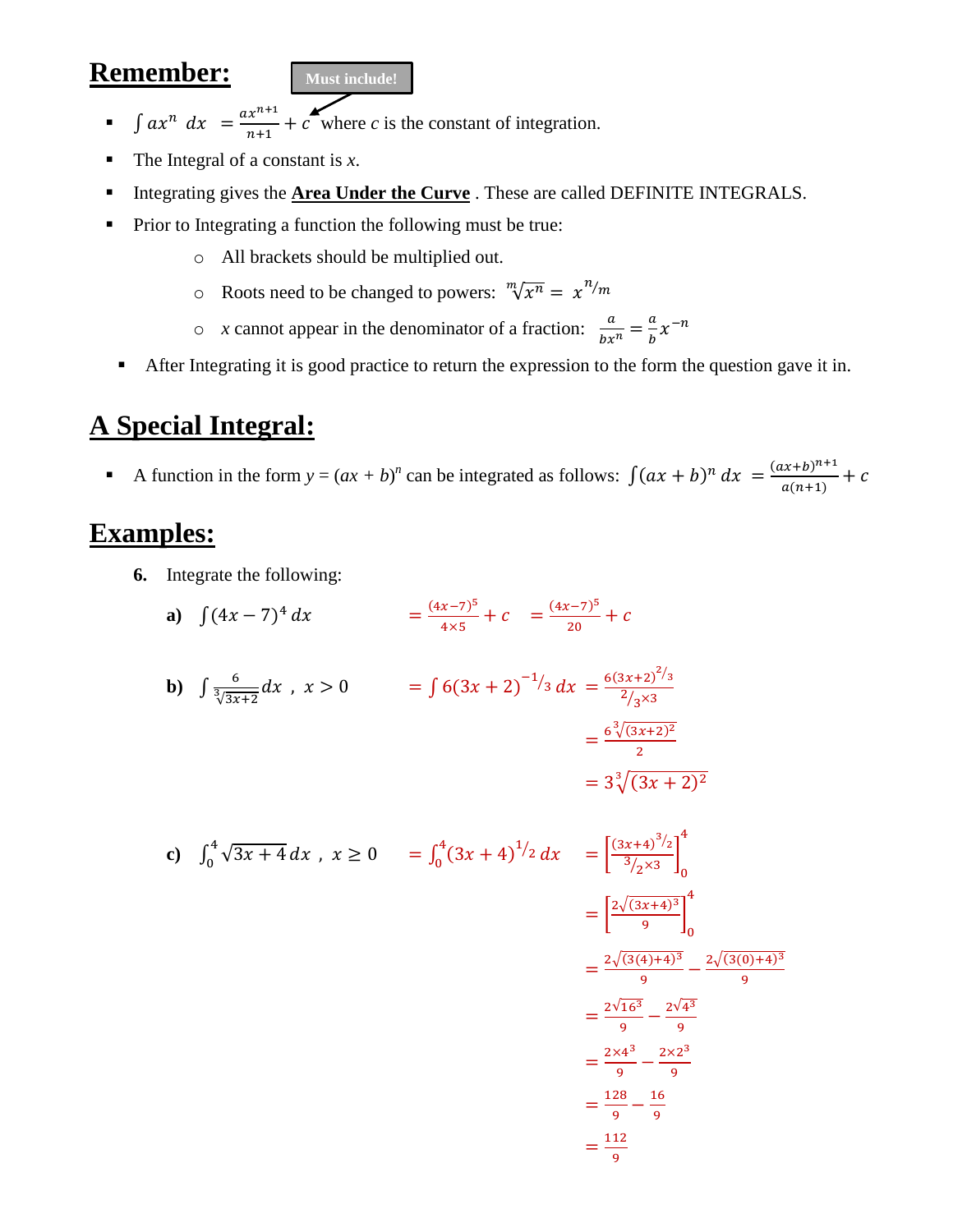## **Integrating Trig Functions:**

**Trig Functions can be Integrated as follows:** 

$$
\int \sin(ax + b) dx = -\frac{1}{a}\cos(ax + b) + c
$$
  
\n
$$
\int \cos(ax + b) dx = \frac{1}{a}\sin(ax + b) + c
$$
  
\n
$$
\text{Formulae Sheet}
$$
  
\n
$$
\text{Formulae Sheet}
$$

- **7.** Integrate the following:
	- **a**)  $\int \sin(3x 1) dx$ 1  $\frac{1}{3}$ cos(3x – 1) + c **b**)  $\int 3\cos\left(\frac{3}{4}\right)$  $\frac{3}{4}x + 2\, dx = 3 \times$ 4  $\frac{4}{3}$ sin $\left(\frac{3}{4}\right)$  $\frac{3}{4}x + 2 + c$  $= 4\sin\left(\frac{3}{2}\right)$  $\frac{3}{4}x + 2 + c$ **c**)  $\int 5\cos 2x + \sin(x - \sqrt{3}) dx$ 1  $\frac{1}{2} \times 5\sin 2x - \cos(x - \sqrt{3}) + c$  $=\frac{5}{3}$  $\frac{3}{2}$ sin 2x – cos(x –  $\sqrt{3}$ ) + c **d**)  $\int 5 \cos^2 x \, dx$  cos2*x* = 2cos<sup>2</sup>*x* - 1  $x-1 = \int 5\left(\frac{1}{2}\right)$  $\frac{1}{2}$ cos 2x +  $\frac{1}{2}$  $\frac{1}{2} dx$  $\cos 2x + 1 = 2\cos^2 x = \int$ 5  $\frac{5}{2}$  cos 2x +  $\frac{5}{2}$  $rac{5}{2}dx$  $\cos^2 x = \frac{1}{2} \cos 2x + \frac{1}{2}$  = 5  $\frac{5}{2} \times \frac{1}{2}$  $\frac{1}{2}$ sin 2x +  $\frac{5}{2}$  $\frac{3}{2}x + c$  $=\frac{5}{4}$  $\frac{5}{4}$ sin 2x +  $\frac{5}{2}$  $\frac{3}{2}x + c$ **e**)  $\int \sin x \cos x \, dx$   $= \sin 2x = 2 \sin x \cos x$ 1  $\frac{1}{2}$ sin 2x dx  $\frac{1}{2}\sin 2x = \sin x \cos x$ 1  $\frac{1}{2} \times -\frac{1}{2}$  $\frac{1}{2}$ cos 2x + c  $=-\frac{1}{1}$  $\frac{1}{4}$ cos 2x + c **1 over a fraction, FLIP the bottom fraction We cannot integrate squared Trig functions directly. First change it using an expansion from eralier in the course. We cannot integrate products of Trig functions directly. First change it using an expansion from earlier.**